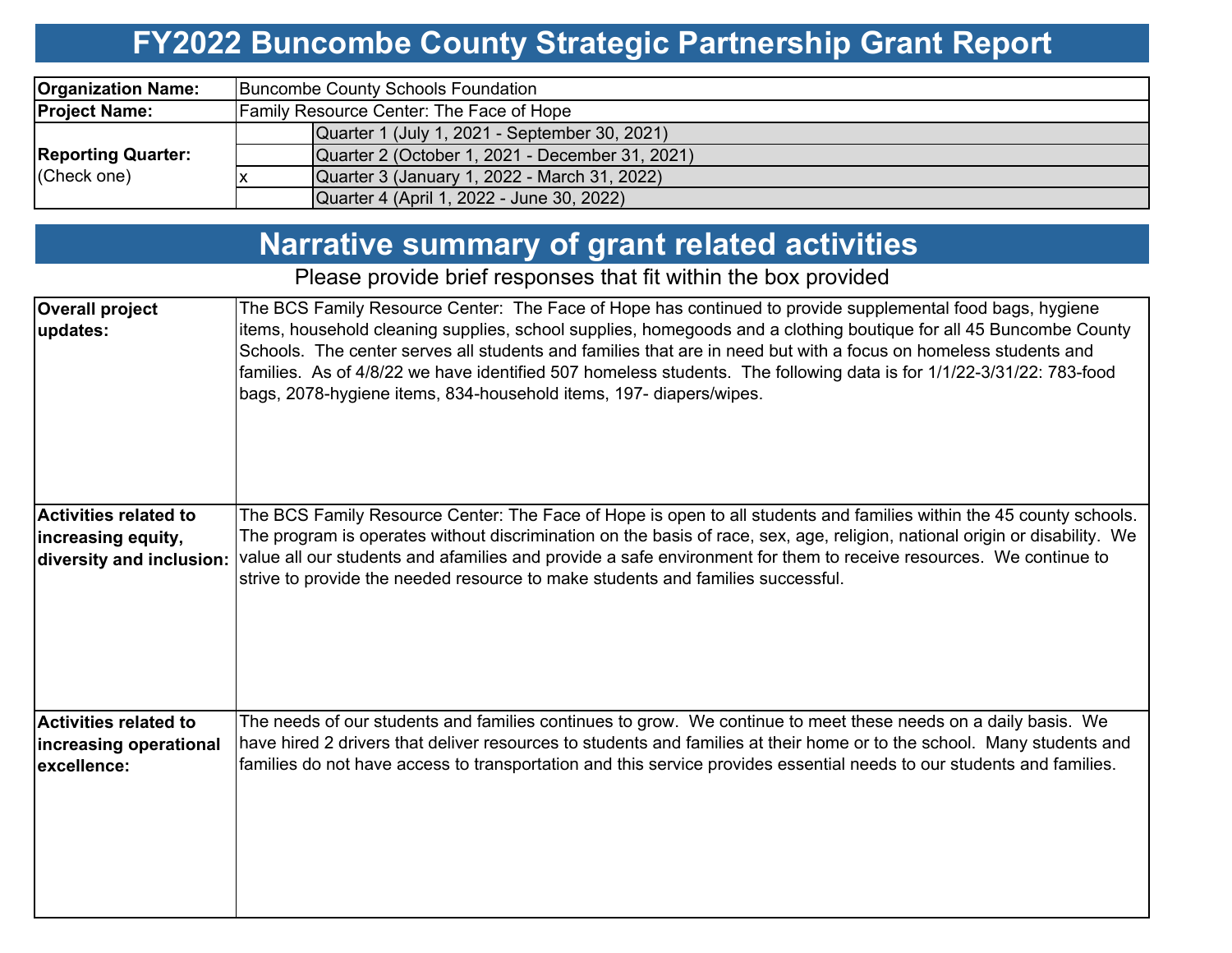# **FY2022 Buncombe County Strategic Partnership Grant Report**

| <b>Organization Name:</b>                | Buncombe County Schools Foundation              |  |  |  |  |  |  |
|------------------------------------------|-------------------------------------------------|--|--|--|--|--|--|
| <b>Project Name:</b>                     | <b>Family Resource Center: The Face of Hope</b> |  |  |  |  |  |  |
|                                          | Quarter 1 (July 1, 2021 - September 30, 2021)   |  |  |  |  |  |  |
| <b>Reporting Quarter:</b><br>(Check one) | Quarter 2 (October 1, 2021 - December 31, 2021) |  |  |  |  |  |  |
|                                          | Quarter 3 (January 1, 2022 - March 31, 2022)    |  |  |  |  |  |  |
|                                          | Quarter 4 (April 1, 2022 - June 30, 2022)       |  |  |  |  |  |  |

# **Progress toward annual goals**

|                                                                                          | Please only include new data for the specific quarter |                  |                  |                  |                  |                                                 |
|------------------------------------------------------------------------------------------|-------------------------------------------------------|------------------|------------------|------------------|------------------|-------------------------------------------------|
| <b>Measure</b>                                                                           | <b>Annual Goal</b>                                    | <b>Quarter 1</b> | <b>Quarter 2</b> | <b>Quarter 3</b> | <b>Quarter 4</b> | <b>Progress</b><br>toward<br><b>Annual Goal</b> |
| Number of child nutrition meals delivered                                                | 44,000                                                |                  |                  |                  |                  | 0                                               |
| Number of produce boxes distributed to<br>students' homes                                | 1,040                                                 |                  |                  |                  |                  | 0                                               |
| Number of supplemental non-perishable food<br>boxes distributed to families and students | 2,500                                                 | 783              | 922              | 784              |                  | 2,489                                           |
| Number of personal hygiene kits distributed                                              | 440                                                   | 2,078            | 9,212            | 2,078            |                  | 13,368                                          |
| Number of household supplies distributed                                                 | 1,200                                                 |                  | 1,413            | 834              |                  | 2,247                                           |

#### **Comments:**